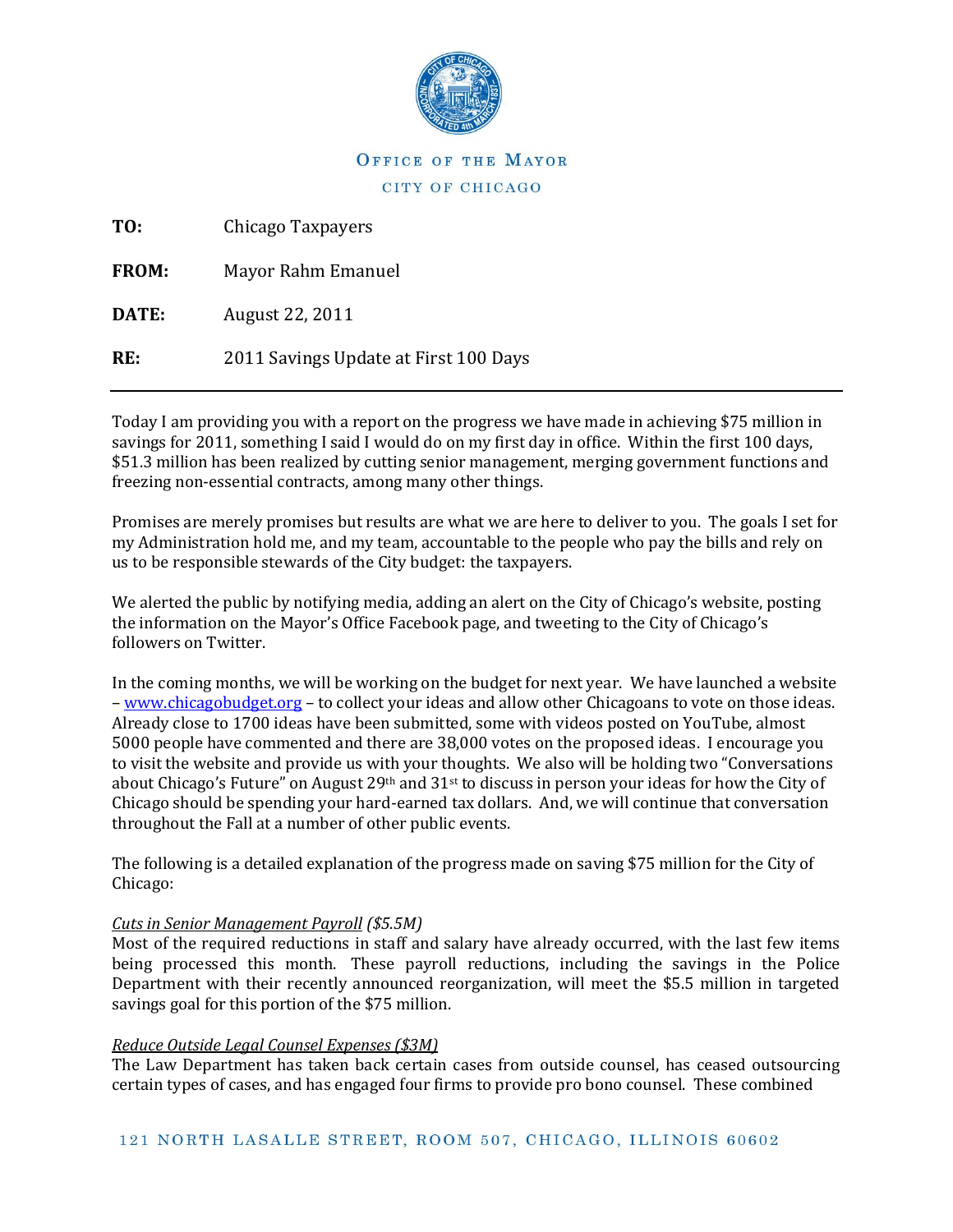

actions to reduce the use of outside counsel and increase pro bono services are expected to yield the planned \$3 million in 2011 savings.

### *Merge Overlapping Functions Across Departments (\$3.5M combined)*

The implementation of the merger of the Departments of General Services and Fleet Management (DGS/Fleet) merger is well under way, and a new organizational structure for the combined Departments of Finance and Revenue has been identified. Through the elimination of redundant positions and non-personnel costs, the savings goal of \$3.5 million will be achieved by the end of the year. The departments will be fully merged by the start of 2012.

### *Freeze All Non-Essential Contract Spending (\$17.5M)*

The 6 percent holdback on all non-essential contracts remains in place, which is expected to achieve the savings goal of \$17.5 million by the end of 2011. In addition, the Office of Budget and Management (OBM) continues to review existing contracts that have been outstanding for a substantial period of time but not yet spent against. To date, more than \$25 million of such contracts have been identified and queued up for termination by the Department of Procurement Services. While these contract terminations do not result in direct savings, the measure prevents future spending from occurring.

## *Implement Real Estate and Energy Reductions (\$5M)*

To date, the City has realized approximately \$2.5 million in 2011, yielded through lease credits and cancellations, the re-negotiation of a fuel contract, and adjustments by ComEd to the City's streetlighting rates. DGS/Fleet has identified approximately \$2.5 million in additional savings opportunities for this year, including the procurement of a new natural gas vendor, which may enable the department to exceed its targeted savings.

#### *Rationalize and Reduce Vehicle Programs (\$1.5M)*

DGS/Fleet has taken all actions necessary to achieve more than \$550,000 in savings to date through the reduction of alternative fuel prices and the termination of the City's shared lease program. The department continues to work towards achieving the full target savings through a continued audit of the City's fleet and reductions in repair and maintenance costs.

#### *Return Laborers to Work (\$0.5M)*

An agreement with Laborers' Local Union 1001 regarding the return to work of employees currently on duty disability has been drafted and is under review by the union and the City. The list of titles that will be available for a return to work under this policy is being finalized during this review.

#### *Parking Enforcement and Traffic Control Efficiencies (\$2.3M)*

The Office of Emergency Management Communications (OEMC) has fully implemented the plan to significantly decrease full-time Traffic Control Aides in the loop and at O'Hare and Midway Airports. OEMC will maintain 24 full-time positions and will supplement part-time staff as needed for special projects, emergencies, and special events. The Department of Revenue has expanded